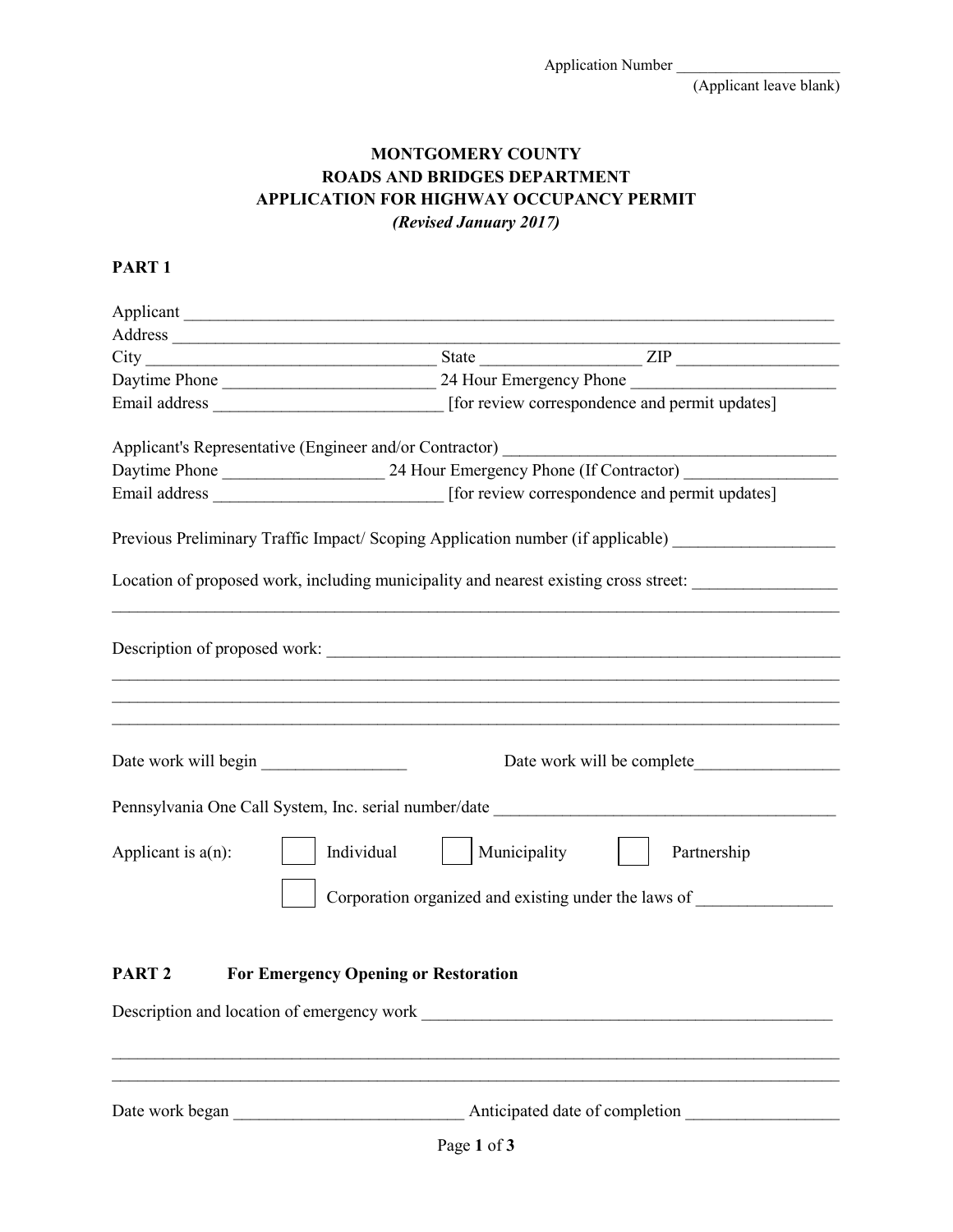## **PART 3**

I, \_\_\_\_\_\_\_\_\_\_\_\_\_\_\_\_\_\_\_\_\_\_\_\_\_\_\_\_\_\_\_\_\_\_\_\_\_\_\_\_\_\_\_\_\_, agree to assume all liability whatsoever for any and all damages to any person(s) or property accruing to the public or Montgomery County which may result from opening, excavating, or occupying of highway, street, road, avenue, public lane, public alley, sidewalk, footpath, bike path, or horse trail.

Applicant Signature and Title

**CONDITIONS OF PERMIT -** Notify the Montgomery County Roads and Bridges Department at least 72 hours before the start of work: Telephone (610) 278-3613 or email tobrien[@montcopa.org](mailto:tobrien@montcopa.org)

- 1. Applicant will perform all work according to the most recent edition of PennDOT Publication 408, and in compliance with local municipal ordinances, policies, and regulations.
- 2. For any County road that has been re-paved within the past five (5) years, permittee will be required to perform a mill and overlay (half-width, full width, adjacent lane width depending upon project scope) along the subject property frontage. Infrared technology may also be utilized/ required in order to eliminate visible seams subject to County approval. It should be noted that no sealant shall be used around the proposed trench location since no visible joint is to be achieved
- 3. Include a copy of the appropriate PATA figure(s) PennDOT Publication 213M, *Temporary Traffic Control Guidelines* (June 2014 or most current revision).
- 4. Applicant will sawcut, or cut with pneumatic tools, all roadways before excavation.
- 5. Applicant must fill all trenches with stone and temporary topping of cold patch material until permanent restoration is undertaken. Applicant will complete temporary patching immediately, and maintain until permanent restoration is undertaken.
- 6. Applicant must complete all permanent work in conformance with the attached Rider.
- 7. Any proposed trench will need to be restored by the Applicant if County inspections determine that the roadway surface shows signs of deterioration within two (2) years after completion of work.
- 8. Any fees incurred by the county after issuance of the permit (i.e. construction and/or consultation, field monitoring, etc.) will be forwarded to the permittee for reimbursement.
- 9. No traffic restrictions or lane closures are permitted between the hours of 6:00 AM to 9:00 AM and 3:00 PM to 6:00 PM, Monday through Friday and legal holidays.
- 10. Two (2) CD's (or electronic versions) containing all approved documents and plans must be provided to the County (Attn: Gretta Riley).
- 11. Permittee is responsible for ensuring that mud, silt and other debris is removed from vehicles and tires (by power wash, etc.) before entering onto the County Roadway.